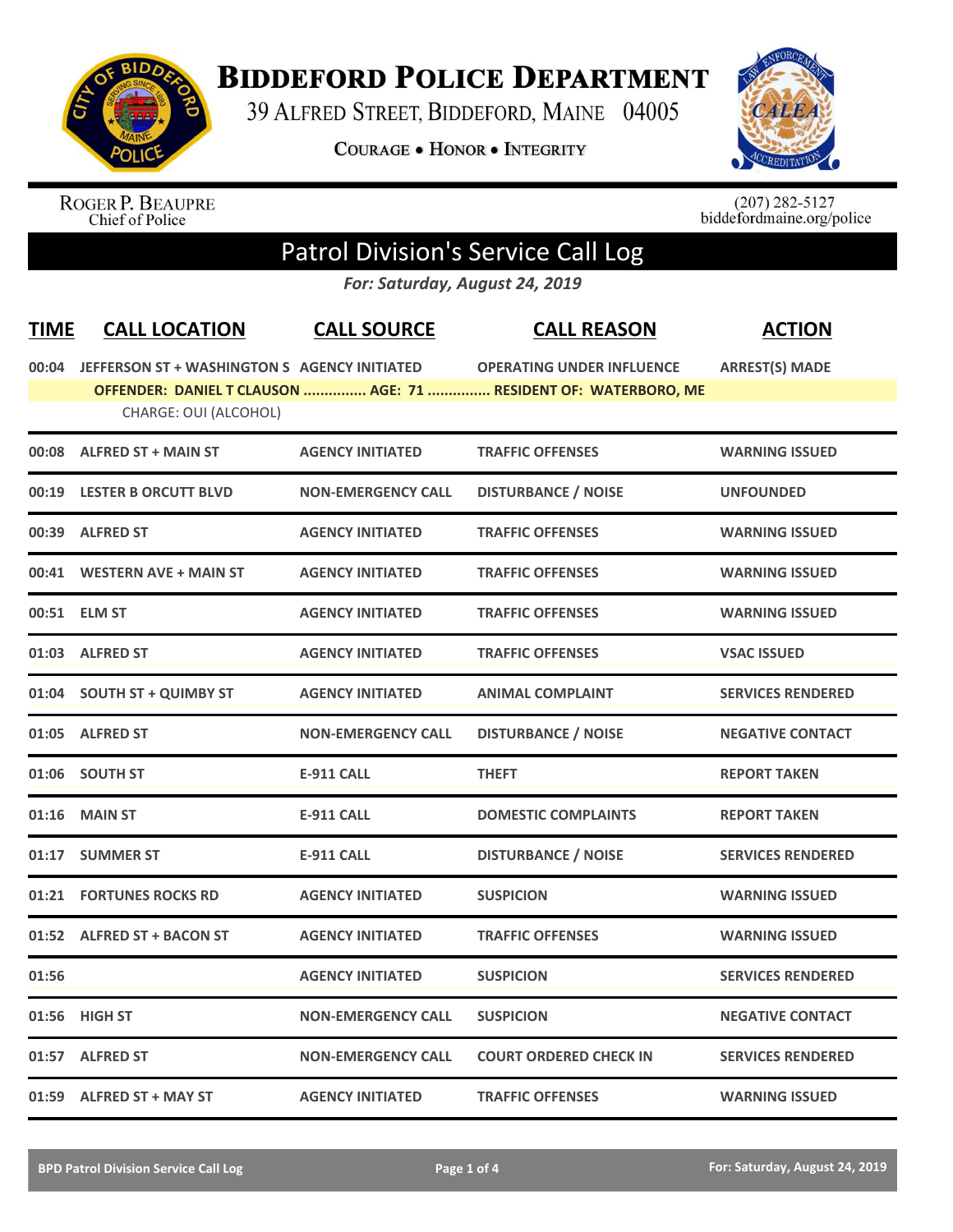| <u>TIME</u> | <b>CALL LOCATION</b>                     | <b>CALL SOURCE</b>                            | <b>CALL REASON</b>                                                                                  | <b>ACTION</b>                |
|-------------|------------------------------------------|-----------------------------------------------|-----------------------------------------------------------------------------------------------------|------------------------------|
|             | 02:11 ALFRED ST                          | <b>AGENCY INITIATED</b>                       | <b>DRUG</b>                                                                                         | <b>CITATION ISSUED</b>       |
|             | CHARGE: SALE/USE OF DRUG PARAPHERNALIA   | CHARGE: UNLAWFUL POSSESSION OF SCHEDULED DRUG | OFFENDER: WILLIAM T HAWKER  AGE: 57  RESIDENT OF: SANFORD, ME                                       |                              |
| 02:13       | <b>ALFRED ST</b>                         | <b>AGENCY INITIATED</b>                       | <b>DRUNKENNESS</b>                                                                                  | <b>SERVICES RENDERED</b>     |
|             | 02:22 ALFRED ST<br>CHARGE: OUI (ALCOHOL) | <b>AGENCY INITIATED</b>                       | <b>OPERATING UNDER INFLUENCE</b><br>OFFENDER: LEONARD ROMEO DUBE  AGE: 27  RESIDENT OF: ARUNDEL, ME | <b>ARREST(S) MADE</b>        |
| 03:35       | <b>PRECOURT ST + BAKERS WAY</b>          | <b>AGENCY INITIATED</b>                       | <b>TRAFFIC OFFENSES</b>                                                                             | <b>WARNING ISSUED</b>        |
| 03:40       | <b>ALFRED ST</b>                         | <b>AGENCY INITIATED</b>                       | <b>ANIMAL COMPLAINT</b>                                                                             | <b>SERVICES RENDERED</b>     |
|             | 06:31 ELM ST + THORNTON ST               | <b>AGENCY INITIATED</b>                       | <b>TRAFFIC OFFENSES</b>                                                                             | <b>WARNING ISSUED</b>        |
|             | 07:03 ALFRED ST                          | <b>NON-EMERGENCY CALL</b>                     | <b>THEFT</b>                                                                                        | <b>REPORT TAKEN</b>          |
|             | 07:26 SOUTH ST                           | <b>AGENCY INITIATED</b>                       | <b>TRAFFIC OFFENSES</b>                                                                             | <b>VSAC ISSUED</b>           |
| 07:27       | <b>SOUTH ST</b>                          | <b>RADIO</b>                                  | <b>CALL FOR DPW</b>                                                                                 | <b>REFERRED OTHER AGENCY</b> |
| 07:44       | <b>SOUTH ST</b>                          | <b>AGENCY INITIATED</b>                       | <b>TRAFFIC OFFENSES</b>                                                                             | <b>WARNING ISSUED</b>        |
|             | 07:52 SOUTH ST                           | <b>AGENCY INITIATED</b>                       | <b>TRAFFIC OFFENSES</b>                                                                             | <b>WARNING ISSUED</b>        |
| 08:01       | <b>SOUTH ST</b>                          | <b>AGENCY INITIATED</b>                       | <b>TRAFFIC OFFENSES</b>                                                                             | <b>WARNING ISSUED</b>        |
|             | 08:08 SOUTH ST                           | <b>AGENCY INITIATED</b>                       | <b>TRAFFIC OFFENSES</b>                                                                             | <b>VSAC ISSUED</b>           |
|             | 08:22 SOUTH ST                           | <b>AGENCY INITIATED</b>                       | <b>TRAFFIC OFFENSES</b>                                                                             | <b>WARNING ISSUED</b>        |
| 08:29       | <b>SOUTH ST</b>                          | <b>AGENCY INITIATED</b>                       | <b>TRAFFIC OFFENSES</b>                                                                             | <b>WARNING ISSUED</b>        |
|             | 08:36 SOUTH ST                           | <b>AGENCY INITIATED</b>                       | <b>TRAFFIC OFFENSES</b>                                                                             | <b>VSAC ISSUED</b>           |
|             | 08:59 SOUTH ST                           | <b>AGENCY INITIATED</b>                       | <b>TRAFFIC OFFENSES</b>                                                                             | <b>VSAC ISSUED</b>           |
|             | 09:10 SOUTH ST + FOX HOLLOW DR           | <b>AGENCY INITIATED</b>                       | <b>TRAFFIC OFFENSES</b>                                                                             | <b>VSAC ISSUED</b>           |
|             | 09:12 POOL ST                            | NON-EMERGENCY CALL                            | <b>DISTURBANCE / NOISE</b>                                                                          | <b>SERVICES RENDERED</b>     |
|             | 09:15 MAIN ST                            | <b>AGENCY INITIATED</b>                       | <b>ANIMAL COMPLAINT</b>                                                                             | <b>SERVICES RENDERED</b>     |
|             | 09:23 ALFRED ST                          | <b>E-911 CALL</b>                             | 911 MISUSE                                                                                          | <b>REFERRED OTHER AGENCY</b> |
|             |                                          |                                               | <b>TRAFFIC OFFENSES</b>                                                                             | <b>WARNING ISSUED</b>        |
|             | 09:29 SOUTH ST                           | <b>AGENCY INITIATED</b>                       | <b>TRAFFIC OFFENSES</b>                                                                             | <b>WARNING ISSUED</b>        |
|             | 09:38 SOUTH ST                           | <b>AGENCY INITIATED</b>                       | <b>TRAFFIC OFFENSES</b>                                                                             | <b>VSAC ISSUED</b>           |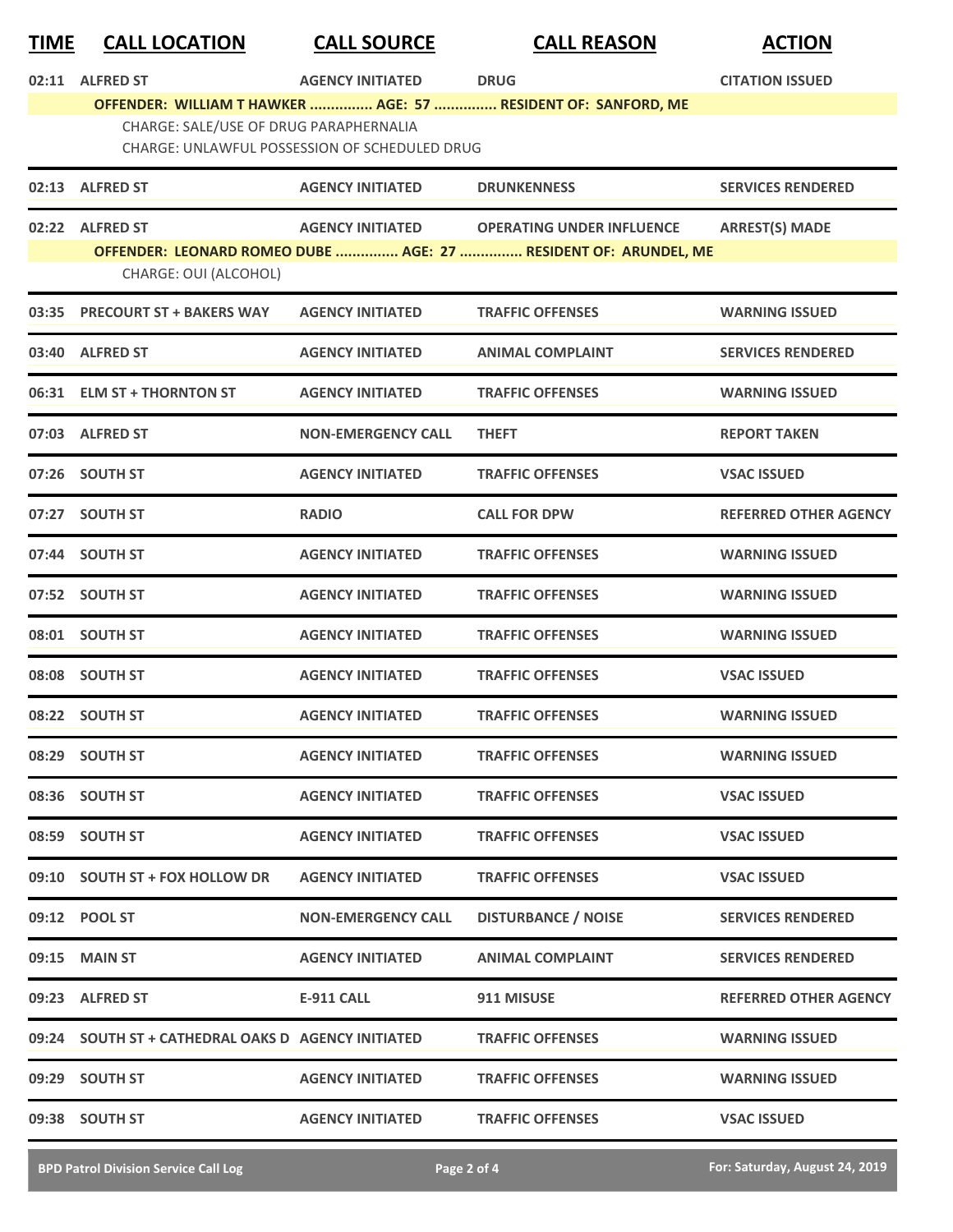| <b>TIME</b> | <b>CALL LOCATION</b>           | <b>CALL SOURCE</b>        | <b>CALL REASON</b>               | <b>ACTION</b>                |
|-------------|--------------------------------|---------------------------|----------------------------------|------------------------------|
|             | 09:40 WESTWOOD DR              | <b>NON-EMERGENCY CALL</b> | <b>THEFT</b>                     | <b>REFERRED OTHER AGENCY</b> |
|             | 09:52 SOUTH ST + FOX HOLLOW DR | <b>AGENCY INITIATED</b>   | <b>TRAFFIC OFFENSES</b>          | <b>WARNING ISSUED</b>        |
|             | 10:01 SOUTH ST + HIGHLAND ST   | <b>AGENCY INITIATED</b>   | <b>TRAFFIC OFFENSES</b>          | <b>WARNING ISSUED</b>        |
|             | 10:10 SOUTH ST                 | <b>NON-EMERGENCY CALL</b> | <b>HARASSMENT</b>                | <b>WARNING ISSUED</b>        |
|             | 10:15 WEST ST                  | <b>AGENCY INITIATED</b>   | <b>TRAFFIC OFFENSES</b>          | <b>VSAC ISSUED</b>           |
|             | 10:30 WEST ST + GREENFIELD LN  | <b>AGENCY INITIATED</b>   | <b>TRAFFIC OFFENSES</b>          | <b>WARNING ISSUED</b>        |
|             | 10:34 ALFRED ST                | <b>NON-EMERGENCY CALL</b> | <b>PAPERWORK RELAY WITH YCSO</b> | <b>SERVICES RENDERED</b>     |
|             | 10:36 SOUTH ST + QUIMBY ST     | <b>AGENCY INITIATED</b>   | <b>ANIMAL COMPLAINT</b>          | <b>SERVICES RENDERED</b>     |
|             | 10:39 WEST ST + PROSPECT ST    | <b>AGENCY INITIATED</b>   | <b>TRAFFIC OFFENSES</b>          | <b>WARNING ISSUED</b>        |
|             | 10:49 HILL ST + TIGER WAY      | <b>AGENCY INITIATED</b>   | <b>TRAFFIC OFFENSES</b>          | <b>WARNING ISSUED</b>        |
|             | 10:57 HILL ST                  | <b>AGENCY INITIATED</b>   | <b>TRAFFIC OFFENSES</b>          | <b>WARNING ISSUED</b>        |
|             | 11:00 DUPONT AVE               | <b>NON-EMERGENCY CALL</b> | <b>ALL OTHER</b>                 | <b>SERVICES RENDERED</b>     |
|             | 12:12 SEA SPRAY DR             | <b>WALK-IN AT STATION</b> | <b>THEFT</b>                     | <b>REPORT TAKEN</b>          |
|             | 12:34 ACORN ST                 | <b>E-911 CALL</b>         | 911 MISUSE                       | <b>WARNING ISSUED</b>        |
|             | 12:39 BOULDER WAY              | <b>E-911 CALL</b>         | 911 MISUSE                       | <b>WARNING ISSUED</b>        |
|             | 12:50 ALFRED ST                | <b>NON-EMERGENCY CALL</b> | <b>COURT ORDERED CHECK IN</b>    | <b>SERVICES RENDERED</b>     |
|             | 13:17 CRESCENT ST              | E-911 CALL                | <b>SUSPICION</b>                 | <b>BUILDING CHECK/SECURE</b> |
|             | 13:45 ALFRED ST                | <b>NON-EMERGENCY CALL</b> | <b>COURT ORDERED CHECK IN</b>    | <b>SERVICES RENDERED</b>     |
|             | 13:49 POOL ST                  | E-911 CALL                | <b>ALL OTHER</b>                 | <b>CIVIL COMPLAINT</b>       |
|             | 13:51 MAIN ST                  | <b>NON-EMERGENCY CALL</b> | <b>CHECK WELFARE</b>             | <b>NEGATIVE CONTACT</b>      |
|             | <b>14:48 HILL ST</b>           | <b>WALK-IN AT STATION</b> | <b>CIVIL COMPLAINT</b>           | <b>SERVICES RENDERED</b>     |
|             | 14:57 ELM ST                   | <b>AGENCY INITIATED</b>   | <b>SUSPICION</b>                 | <b>SERVICES RENDERED</b>     |
|             | <b>15:12 HIGH ST</b>           | E-911 CALL                | 911 MISUSE                       | <b>SERVICES RENDERED</b>     |
|             | 15:19 ALFRED ST + ROBERTS ST   | <b>AGENCY INITIATED</b>   | <b>TRAFFIC OFFENSES</b>          | <b>WARNING ISSUED</b>        |
|             | 15:37 MAIN ST                  | <b>NON-EMERGENCY CALL</b> | <b>CHECK WELFARE</b>             | <b>SERVICES RENDERED</b>     |
|             | 16:05 GRAHAM ST                | <b>WALK-IN AT STATION</b> | <b>HARASSMENT</b>                | <b>SERVICES RENDERED</b>     |